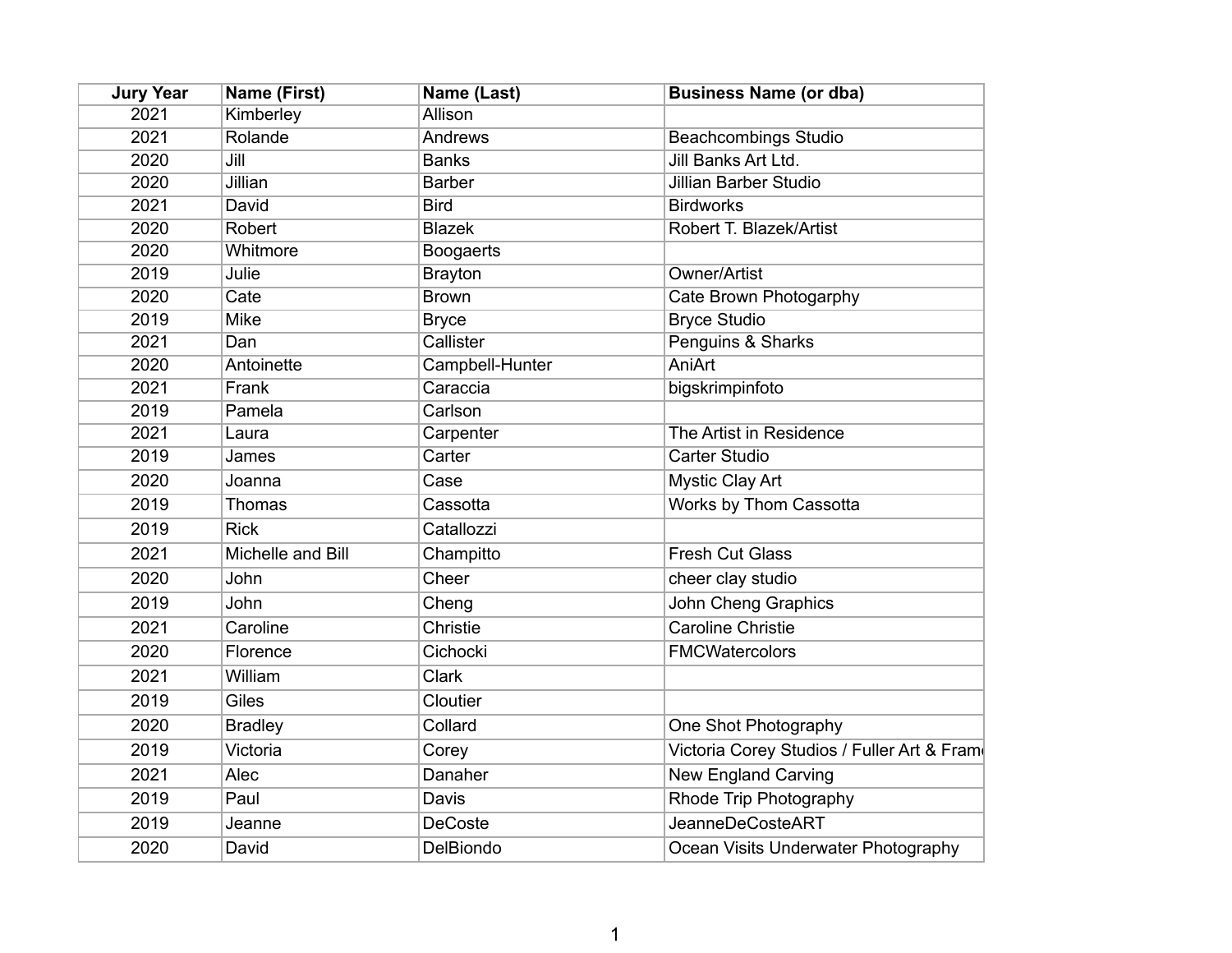| 2021 | Ruth           | Davis           |                                |
|------|----------------|-----------------|--------------------------------|
| 2021 | Sherry         | Divedi          | <b>Fashion For Empowerment</b> |
| 2021 | Joscelyne      | <b>Drew</b>     | Surfandearthdesigns            |
| 2020 | <b>Bruce</b>   | Dumas           | Dumas Art Studio               |
| 2019 | <b>BRIAN</b>   | <b>EPPLEY</b>   |                                |
| 2021 | Martha         | Everson         | martha everson fine art        |
| 2021 | Garland        | Farwell         | South17                        |
| 2019 | <b>Bob</b>     | Ferraro         | <b>Bob Ferraro Studios</b>     |
| 2020 | <b>Matthew</b> | Finger          | <b>Matthew Finger Studio</b>   |
| 2020 | Peter          | Fish            | Peter M FIsh                   |
| 2021 | Robert         | Fishman         | <b>Robert Fishman Pottery</b>  |
| 2020 | <b>Bryan</b>   | Flanagan        | Perspectives                   |
| 2021 | J Shannon      | Floyd           | J Shannon Floyd Glass          |
| 2021 | Sheilagh       | Flynn           |                                |
| 2020 | <b>Stacey</b>  | Forbes          | <b>Acrylic Pour Obsessed</b>   |
| 2019 | <b>Bruce</b>   | Franklin        | Fine Art Kingdom               |
| 2019 | Robin          | Frisella PSA-MP |                                |
| 2020 | Jennifer       | Gardner         | Jennifer Gardner               |
| 2020 | Sarah          | Geragotelis     | Ember Hawk Studios, LLC        |
| 2021 | Karen          | Giles           | Karen Chris Pet Portraits      |
| 2020 | Justin         | Gordon          | <b>Elwin Designs</b>           |
| 2021 | Jerry          | Gosetti         | jjphotographyRI                |
| 2021 | Judi           | Goudreau        | Judi Goudreau Studio           |
| 2021 | Donna          | Grande          | Donna Grande                   |
| 2019 | Edward         | Griffin         | Ambrin Marine Photography      |
| 2020 | Debra          | Grubbs          | <b>DG Smart Art</b>            |
| 2020 | Lisa           | Hayden          | Melted Theory Art              |
| 2019 | Frances        | Henderson       | <b>Henderson Studio</b>        |
| 2019 | Richard        | Hilgendorff     | richard gayle photography      |
| 2019 | Jennifer Moné  | Hill            |                                |
| 2021 | Eric           | Heitmann        |                                |
| 2021 | Amy            | Hudon           | Amy Hudon & Co.                |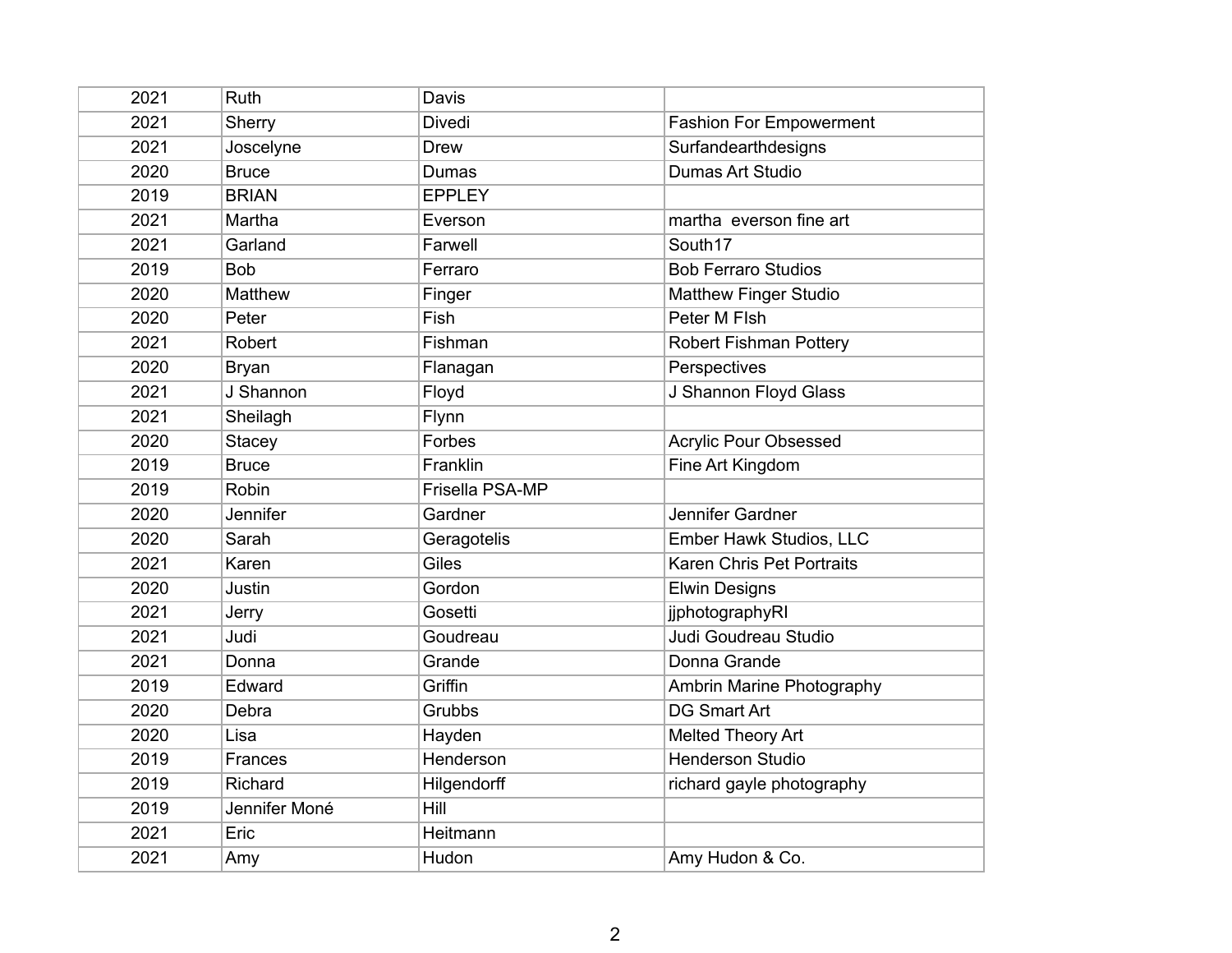| 2021                           | Mary           | Jameson        | Saltwater Studio Newport               |
|--------------------------------|----------------|----------------|----------------------------------------|
| 2021                           | Alexandra      | Jedrey         | Alexandra Jedrey Art                   |
| 2021                           | Matthew        | Johnson        | <b>Wedge Works</b>                     |
| 2020                           | <b>Beth</b>    | Johnston       | Beth Johnston Fine Art                 |
| 2021                           | Hannah         | Jung           | Hannah Jung Art                        |
| 2019                           | Thomas         | Kane           | <b>Tom Kane Photos</b>                 |
| 2020                           | Jillian        | Kelshaw        | <b>Jillian Lauren</b>                  |
| 2019                           | Flo            | Kemp           | Flo Kemp Art                           |
| 2021                           | Bao            | Ke             |                                        |
| 2021                           | Karen          | Kemp           |                                        |
| 2021                           | Ning           | Lee            |                                        |
| 2021                           | <b>Barbara</b> | Leger          | <b>B. Leger Studio</b>                 |
| 2020                           | Deborah        | Lindsley       | <b>Whimsical Accents</b>               |
| 2020                           | Lynne          | Lovely         | <b>Lovely Glassworks</b>               |
| 2020                           | Patrick        | Malin          |                                        |
| 2020                           | Jodi           | Manca          | J.Manca                                |
| 2020                           | David          | Mangels        | Four Crows Photography                 |
| 2021                           | Angus          | Macaulay       |                                        |
| 2021                           | Nancy          | Marland        | Nancy Marland Jewelry                  |
| 2020                           | Larisa         | Martino        | Larisa Designs                         |
| bils and 2021 for wi Christine |                | Mathieu        | ctm fine art                           |
| 2021                           | William        | McCarthy       | William McCarthy Fine Art              |
| 2021                           | Kevin          | McCloskey      | THE WHALEMAN                           |
| 2021                           | Shannon        | McNeiece       | <b>Shannon Creates</b>                 |
| 2019                           | Keith          | Mountford      | Keith Mountford Fine Art               |
| 2021                           | Nancy          | Moye           |                                        |
| 2021                           | Carolyn        | Mulvey         | Carolyn Mulvey Art                     |
| 2020                           | Karen          | Murphy         | Karen Murphy Fine Art                  |
| 2019                           | Alexander      | <b>Nesbitt</b> | Alexander Nesbitt Photography          |
| 2019                           | Paul           | Nguyen         | Paul Nguyen Photography                |
| 2020                           | Nancy          | Nielsen        | Nansea Studio                          |
| 2020                           | Deborah        | O'Neill        | European & American Photos & Paintings |
|                                |                |                |                                        |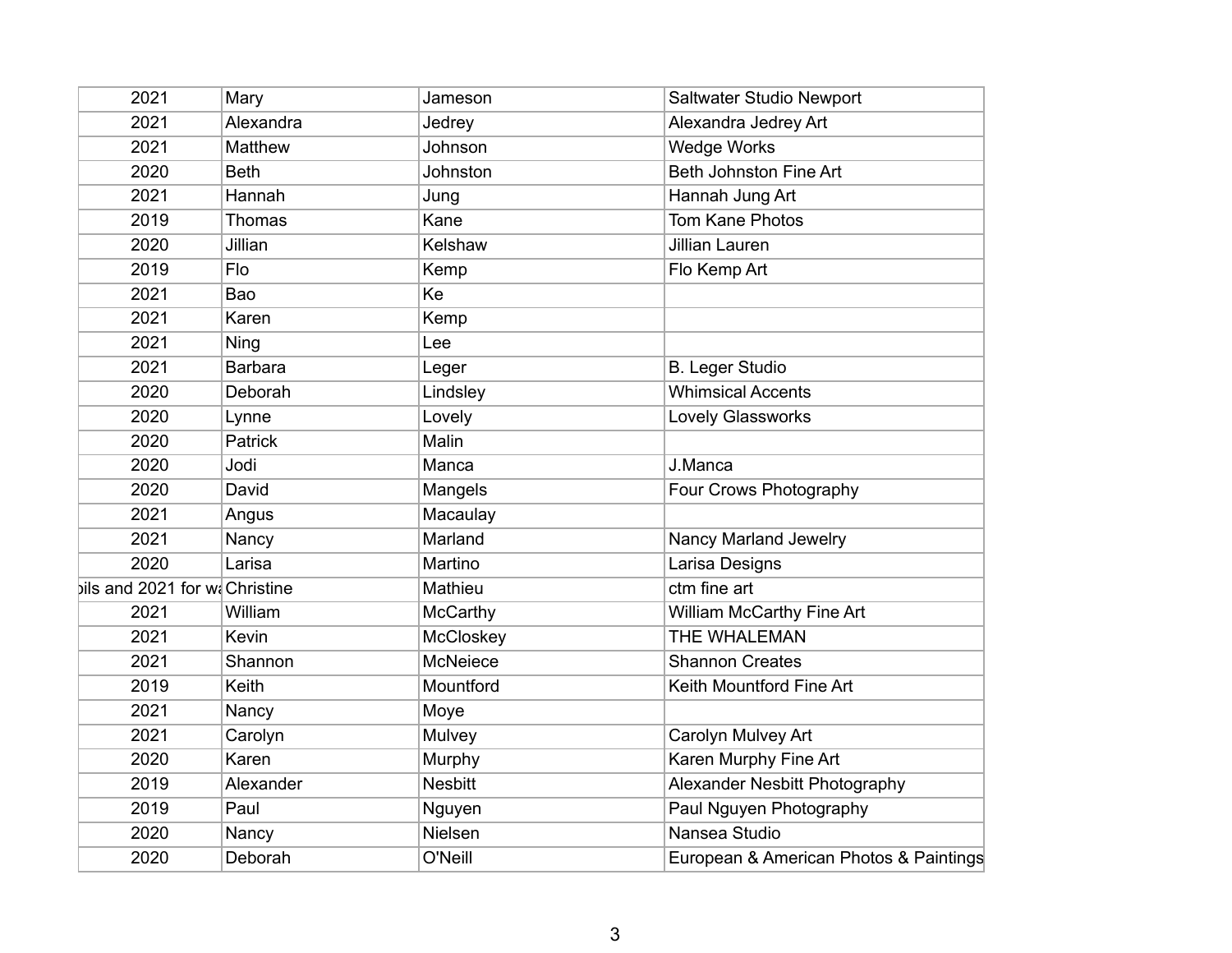| 2021 | Garima         | Parakh              |                                    |
|------|----------------|---------------------|------------------------------------|
| 2021 | Melissa        | Partridge           | Melissa Partridge Art              |
| 2019 | Sakara         | Perry               | Sakara's Studio                    |
| 2021 | Michael        | Perry               | MP Images                          |
| 2021 | Soli           | Pierce              | <b>Sherwood Forest Design</b>      |
| 2019 | James          | Polisky             | James Polisky Silkscreen Art       |
| 2019 | Stephanie      | Pollack             |                                    |
| 2020 | Zach           | Prosser             | Zach Prosser Art                   |
| 2019 | Robert         | Puckett             | <b>Robert Puckett Photography</b>  |
| 2019 | Martha         | Quigley             | <b>Landfall Gallery</b>            |
| 2021 | Diane          | <b>Raeke Heilig</b> | 4 Fishes Artwork                   |
| 2021 | Don            | Reed                | Fine Art by Don Reed               |
| 2020 | <b>Tatiana</b> | Rhinevault          | <b>Tatiana Rhinevault</b>          |
| 2021 | Allison        | <b>Richards</b>     | Allie Richards Photography         |
| 2021 | Carlos         | <b>Rios</b>         | <b>Carlos Rios Gallery</b>         |
| 2019 | Lori           | Rosen               | Lori Rosen Designs                 |
| 2020 | Ann            | Rozhon              | Ann Rozhon-Paintings and Sculpture |
| 2020 | Elizabeth      | Sabine              |                                    |
| 2019 | <b>Bonnie</b>  | Santarsiero         | Mutts & Bolts                      |
| 2020 | Jeremy         | Schilling           | Jeremy Schilling Fine Art          |
| 2021 | Earl           | Schofield           | earl schofield                     |
| 2021 | Judith         | Secco               | Judith Secco Photography           |
| 2019 | Paul           | Shampine            |                                    |
| 2020 | David          | Sieczkiewicz        | <b>Skavich Photo</b>               |
| 2019 | Trevor         | Simpson             | <b>TREVDEAN</b>                    |
| 2019 | Rebecca        | <b>Skinner</b>      | Rebecca Skinner Photography        |
| 2020 | Sharon         | Smith               | <b>Sharon Smith Art</b>            |
| 2021 | Catherine      | Smith               | Wildlife by Art Cat                |
| 2019 | Richard        | Speedy              | <b>Richard Speedy Photographer</b> |
| 2021 | Jonathan       | Spector             |                                    |
| 2021 | Ron            | <b>Stattner</b>     | <b>Ron Stattner Originals</b>      |
| 2019 | Peter          | Stolvoort           | peter stolvoort                    |